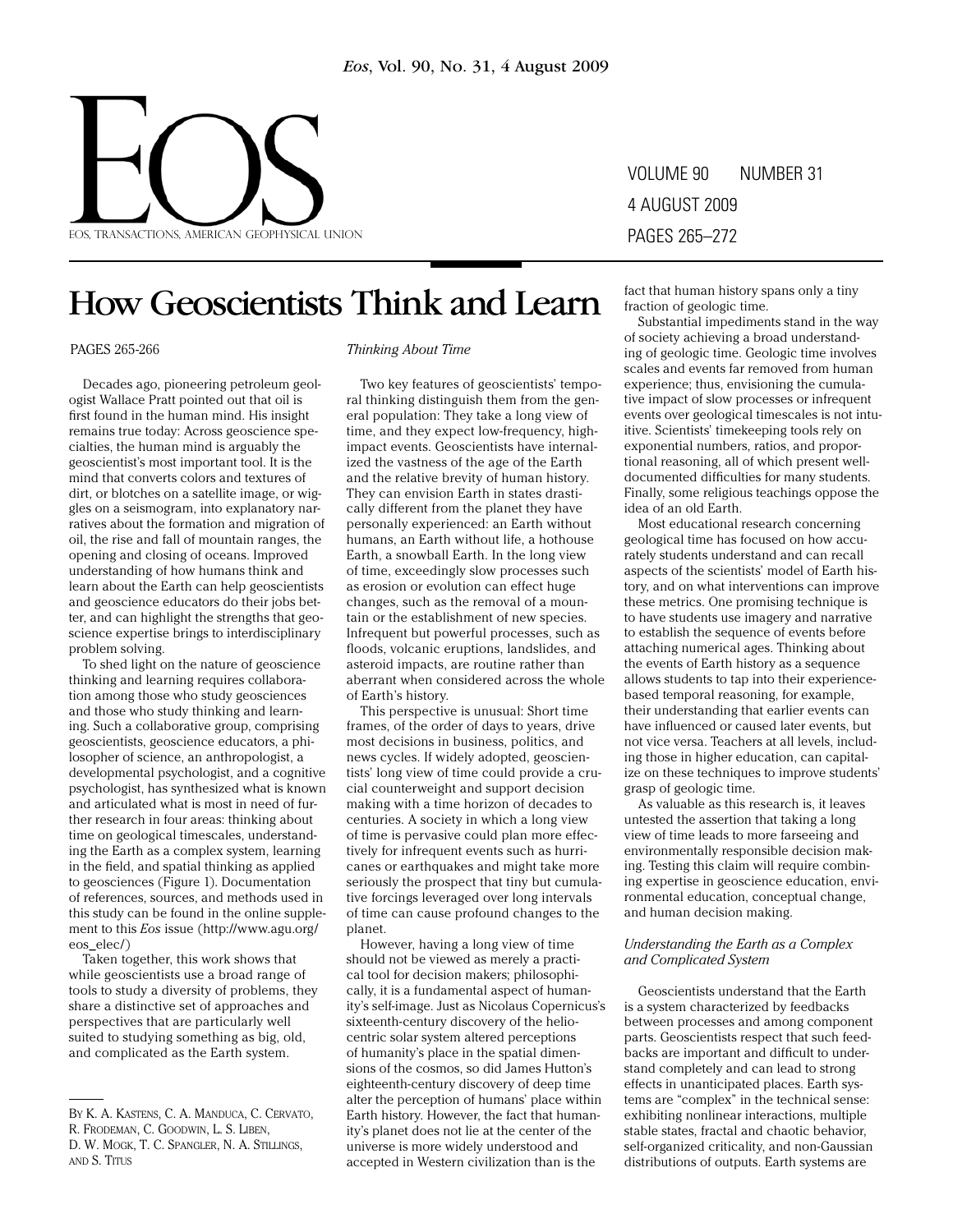also "complicated" in the ordinary sense of the word. Multiple mechanical, chemical, biological, and anthropogenic processes may be active and interacting at the same time and place. For example, one widely used representation of the water cycle for K-12 students includes 16 component concepts with multiple linkages among them. Although geoscientists are not the only scientists who work with complicated, complex systems, their ability and propensity to apply a systems approach to understanding the Earth is an important expertise that they bring to the table of interdisciplinary collaboration.

For understanding the Earth as a complex system, the concept of feedback loops is key. Negative (stabilizing) feedbacks keep the Earth system sufficiently stable that complex forms of life, including humans, can exist. Positive (reinforcing) feedbacks underlie many environmental problems, including loss of biodiversity, global climate change, and degradation of agricultural soils. In education, feedback loops function as a "threshold concept," a concept difficult to learn but transformative once mastered. Because feedback loops underpin a stable Earth system, fostering a working knowledge of this concept throughout the decision-making populace could increase civilization's capacity to cope with 21st-century challenges. In spite of its importance, the feedback loop concept is arguably the most under-researched topic in the entire domain of geoscience thinking and learning.

There are some success stories in the systems approach to teaching and learning about the Earth. Evidence is strong that middle-school students can reason qualitatively about interconnections between the hydrosphere, atmosphere, geosphere, cryosphere, and biosphere, and that undergraduates can create and manipulate quantitative computer models of those interactions. What is needed now is to develop learning progressions that build purposefully from primary through secondary education into college, leveraging students' increasing maturity and incorporating their growing knowledge of chemistry, math, physics, biology, and social sciences.

### *Learning in the Field*

A hallmark of the geosciences is that theoretical advances are usually grounded in direct observations of the Earth, oceans, atmosphere, or planets. While it is not accurate to describe the geosciences as merely observational sciences, observations play a central role in geoscientists' formulation and testing of new ideas and theories.

In reflecting on their own learning trajectories, many geoscientists report that fieldwork was a central, formative experience, whether at geology field camp, on a research vessel, or during an atmospheric science field experiment. Geoscientists and geoscience educators have claimed, often



*Fig.1. Selected insights from the four themes identified with how geoscientists think and learn.* (a) Like the heliocentric view of the solar system (left), the discovery of the brevity of human his*tory within the vastness of geologic time (right) altered humanity's understanding of its place in the cosmos. (b) In understanding the Earth as a system,feedback loops are a "threshold concept." Even when the student understands a situation experientially (left), casting it into the symbolic language of flows,reservoirs,and feedbacks (right) remains exceptionally difficult. (c) Learning in the field offers many opportunities for students to experience making "first inscriptions."Using senses and sensors, students transform the raw material of nature (left) into human artifacts: tractable,transportable symbols on paper (right). (d) Spatial thinking is common in geosciences and presents a stumbling block for students who have come up through an education system that did not develop,assess,or reward spatial skills.The illustrated exercise requires "visual penetrative ability,"which varies widely from student to student.Image credits are located in the supplement to this* Eos *issue (http://www.agu.org/eos\_elec).*

passionately, that field-based learning helps students develop a feel for Earth processes and a sense of scale, and strengthens their ability to integrate fragmentary information, to reason spatially and temporally, and to critique the quality of observational data. But quantitative evidence and convincing mechanisms for these strong claims have been sparse. Two lines of reasoning may shed light on why field experiences are so fundamental.

First, field experiences provide a concentrated opportunity to develop what anthropologists call "professional vision," the ability to see features that are important to professional practice. Like a criminal investigator at a crime scene, a geoscientist in the field sees differently than a novice at the same scene. Professional vision can be developed through guided apprenticeship, as an expert watches and corrects a novice's iterative efforts to segment the observed world into meaningful categories (e.g., cloud types or rock units) and to identify features of interest (e.g., rip tides or faults) amid visual complexity. Such mentorship extends beyond the development of observational skill and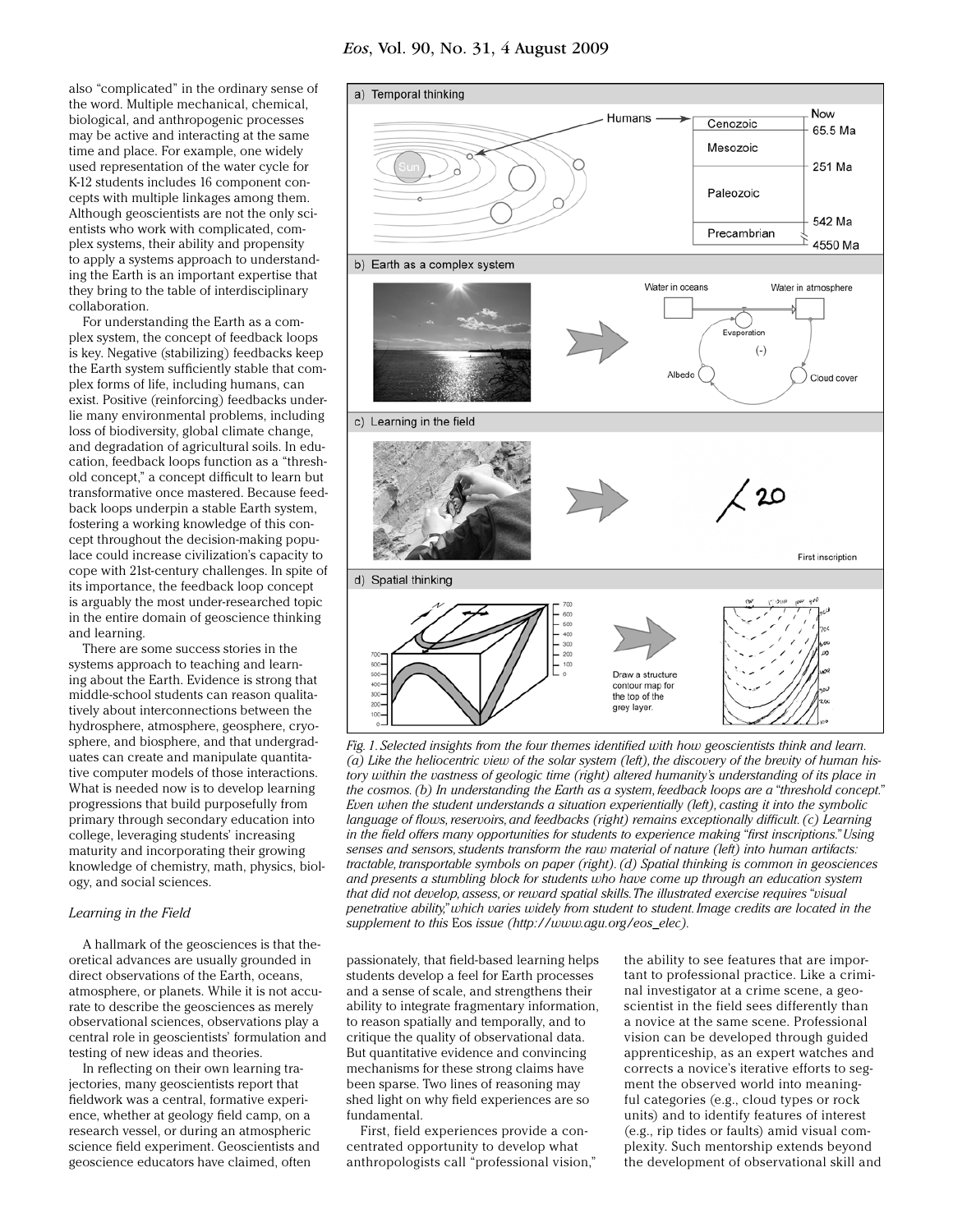includes guidance on the use of observational data to test hypotheses. The interplay between observation and testing of ideas is a central feature of a geoscientist's reasoning, and field experiences may play a critical role in developing this habit of mind.

Second, field experiences provide practice in transforming the raw material of nature into the words, signs, and symbols that geoscientists use to capture and communicate their observations. Ethnographers studying scientists refer to the "cascade of inscriptions" that scientists make, where the term "inscription" encompasses text, diagrams, graphs, tables, maps, equations, etc. The first inscription in the "cascade" transforms an aspect of nature into a human-made artifact; for example, the slope of a rock layer is transformed into a dip and strike symbol on a map, or the chill of the ocean is transformed into a number in degrees Celsius. The same or different scientists then transform the initial inscription into subsequent inscriptions (for example, a geological map or a temperature/salinity graph), and so on toward ever more abstract, transportable, generalized, and integrative inscriptions.

Although all of the steps in the cascade play important roles in science, the first inscription differs in kind because it results from a transformation of information directly from nature rather than from another human artifact. Moreover, the first inscription sets the quality of all of the subsequent inscriptions. By making first inscriptions in the field, using their own senses and simple tools, students can experience the interactions among that which is observed, the actions and thoughts of the human observer, the recorded observations (inscriptions) that the scientist brings home from the field area, and the eventual interpretation that emerges after multiple generations of more integrative inscriptions. Geoscience educators can help students make these connections by fostering discussion about pathways from observation to interpretation, and by designing activities that require students to test their interpretation against observations of the Earth.

## *Spatial Thinking*

Geoscientists use spatial thinking extensively whenever they acquire, represent,

manipulate, or reason about objects, processes, or phenomena in space. Exemplars of the power of spatial thinking include Alfred Wegener's interpretation in 1915 of the gross patterns of continental geology as a product of continental drift, and Inge Lehmann's interpretation, published in 1936, that the global distribution of earthquake *P* and *S* waves is indicative of a two-layer solid/liquid core. Geoscientists deploy a wide array of specialized spatial representations, using them not only to convey data that are inherently spatial (e.g., maps and cross sections) but also to elucidate relationships between nonspatial variables (e.g., phase diagrams of mineral composition).

Many students struggle with spatial tasks. Several factors contribute to these difficulties: Spatial skills are unevenly distributed among individuals. The formal education system tends not to develop, assess, or reward spatial skills. And instructors who are strong spatial thinkers themselves tend to be unaware of the degree to which some students are spatially challenged. However, recent studies show that performance on abstract and applied spatial tasks can be enhanced through instruction and practice. Moreover, completing a spatially intensive geoscience course can strengthen performance on nongeospecific spatial tasks.

One active line of geoscience/cognitive science collaborative research has sought to identify and strengthen the cognitive processes and concepts that underpin spatially demanding elements of the geoscience curriculum. For example, map reading builds on mastery of projective spatial concepts. Envisioning three-dimensional geological structures inside a solid mass of rock builds on visual penetrative ability. The frontier in this line of inquiry lies in understanding how people make meaning from spatial information, constructing inferences about causal Earth processes from observations of shape, size, orientation, configuration, or trajectory.

## *A Community of Practice*

Reflecting on the nature of geoscience thinking and learning reveals that geoscientists are not merely individuals who know a lot about the oceans, atmosphere, or solid Earth. Geoscientists make up a "community of practice," who have been shaped by, and now embody, a distinctive suite of

experiences, approaches, perspectives, and values. These include taking a long view of time, using temporal and spatial reasoning to formulate hypotheses and answer questions, interpreting observations in terms of a system of intertwined processes rather than a single independent variable, and building cascades of inscriptions that begin with the raw materials of nature and tap into powerful visualization techniques.

None of these attributes, taken individually, is unique to geosciences. Nor does every individual geoscientist have every one of these experiences, ascribe to every perspective, and utilize every approach. But taken collectively, this combination of attributes has proven valuable for answering questions and solving problems concerning the Earth and its environment.

#### *Acknowledgments*

In assembling this synthesis, we have drawn on conversations with dozens of colleagues and the writings of hundreds, as documented in the online supplement to this *Eos* issue (http://www.agu.org/eos\_elec/). This work was funded by the U.S. National Science Foundation through the synthesis track of the Research and Evaluation on Education in Science and Engineering program, grants DRL07-22268 (Kastens) and DRL07-22388 (Manduca). This is Lamont-Doherty Earth Observatory contribution 7285.

## *Author Information*

Kim A. Kastens, Lamont-Doherty Earth Observatory and Department of Earth and Environmental Sciences, Columbia University, Palisades, N.Y.; E-mail: kastens@ldeo.columbia.edu; Cathryn A. Manduca, Science Education Resource Center, Carleton College, Northfield, Minn.; Cinzia Cervato, Department of Geological and Atmospheric Sciences, Iowa State University, Ames; Robert Frodeman, Department of Philosophy and Religion Studies, University of North Texas, Denton; Charles Goodwin, Department of Applied Linguistics, University of California, Los Angeles; Lynn S. Liben, Department of Psychology, The Pennsylvania State University, University Park; David W. Mogk, Department of Earth Sciences, Montana State University, Bozeman; Timothy C. Spangler, University Corporation for Atmospheric Research, Boulder, Colo.; Neil A. Stillings, School of Cognitive Science, Hampshire College, Amherst, Mass.; and Sarah Titus, Department of Geology, Carleton College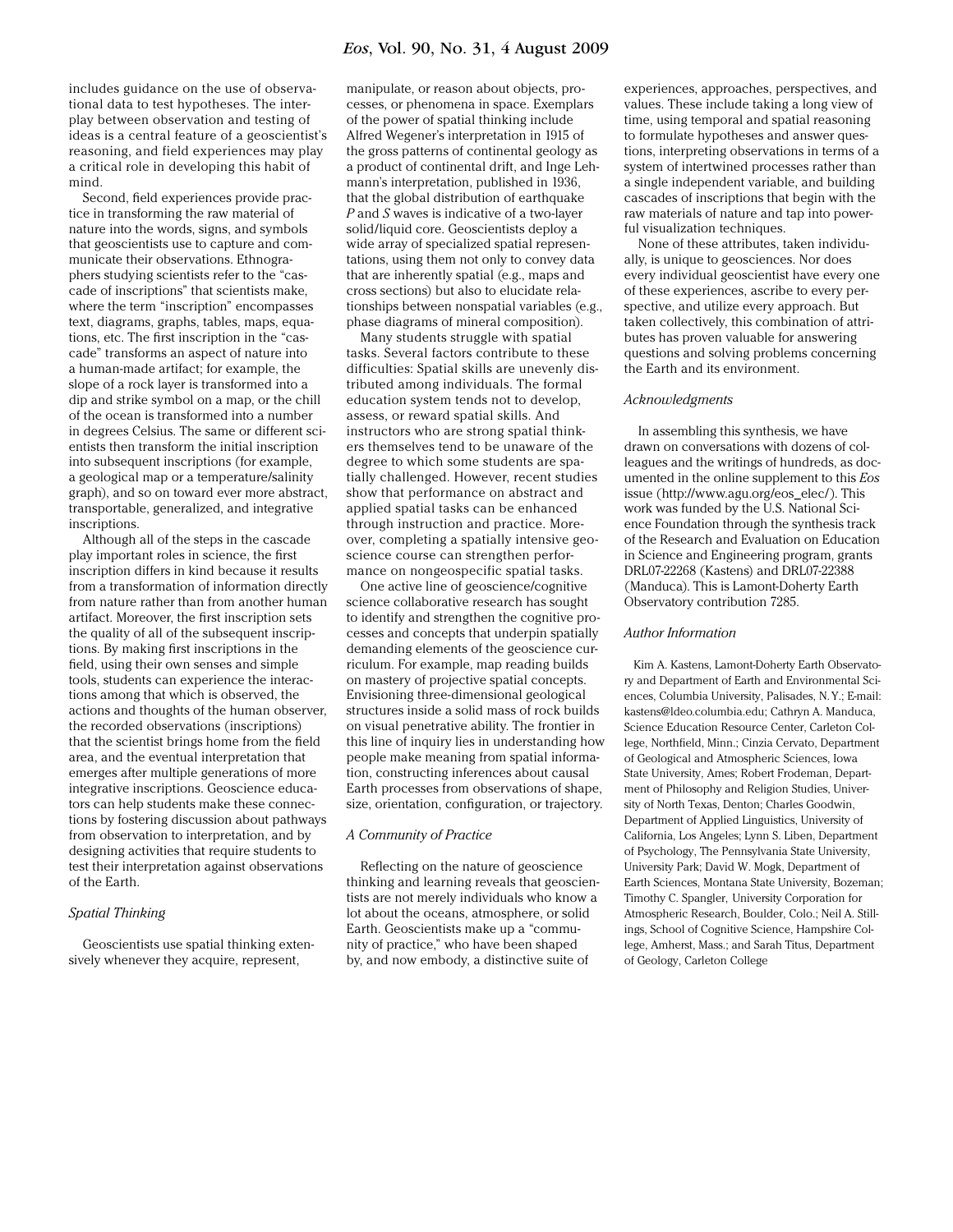

# **Supplementary material to "How Geoscientists Think and Learn"**

*Published 4 August 2009*

*Kim A. Kastens*, Lamont-Doherty Earth Observatory and Department of Earth and Environmental Sciences, Columbia University, Palisades, New York

*Cathryn A. Manduca*, Science Education Resource Center, Carleton College, Northfield, Minnesota

*Cinzia Cervato*, Department of Geological and Atmospheric Sciences, Iowa State University, Ames

*Robert Frodeman*, Department of Philosophy and Religion Studies, University of North Texas, Denton

*Charles Goodwin*, Department of Applied Linguistics, University of California, Los Angeles

*Lynn S. Liben*, Department of Psychology, The Pennsylvania State University, University Park

*David W. Mogk*, Department of Earth Sciences, Montana State University, Bozeman

*Timothy C. Spangler*, University Corporation for Atmospheric Research, Boulder, Colorado

*Neil A. Stillings*, School of Cognitive Science, Hampshire College, Amherst, Massachusetts

*Sarah Titus*, Department of Geology, Carleton College

## **Citation:**

Kastens, K. A., C. A. Manduca, C. Cervato, R. Frodeman, C. Goodwin, L. S. Liben, D. W. Mogk, T. C. Spangler, N. A. Stillings, and S. Titus (2009), How geoscientists think and learn, *Eos Trans. AGU, 90*(31), 265–266. [[Full Article \(pdf\)\]](http://www.agu.org/journals/eo/eo0931/2009EO310001.pdf#anchor)

## **Notes on Sources**

The work of the Synthesis of Research on Thinking & Learning in the Geosciences Project has been carried out through an extensive literature review, a virtual Journal Club, a web-based system for sharing manuscript drafts and internal reviews, a week-long writing retreat at Black Rock Forest in Cornwall, NY, and one-to-one collaboration between two-person writing teams each comprising one geoscientist and one cognitive/social scientist. In this online supplement, we document the main human, print and web resources that provided direct input to the *EOS* article. The individuals cited below participated in structured discussions with the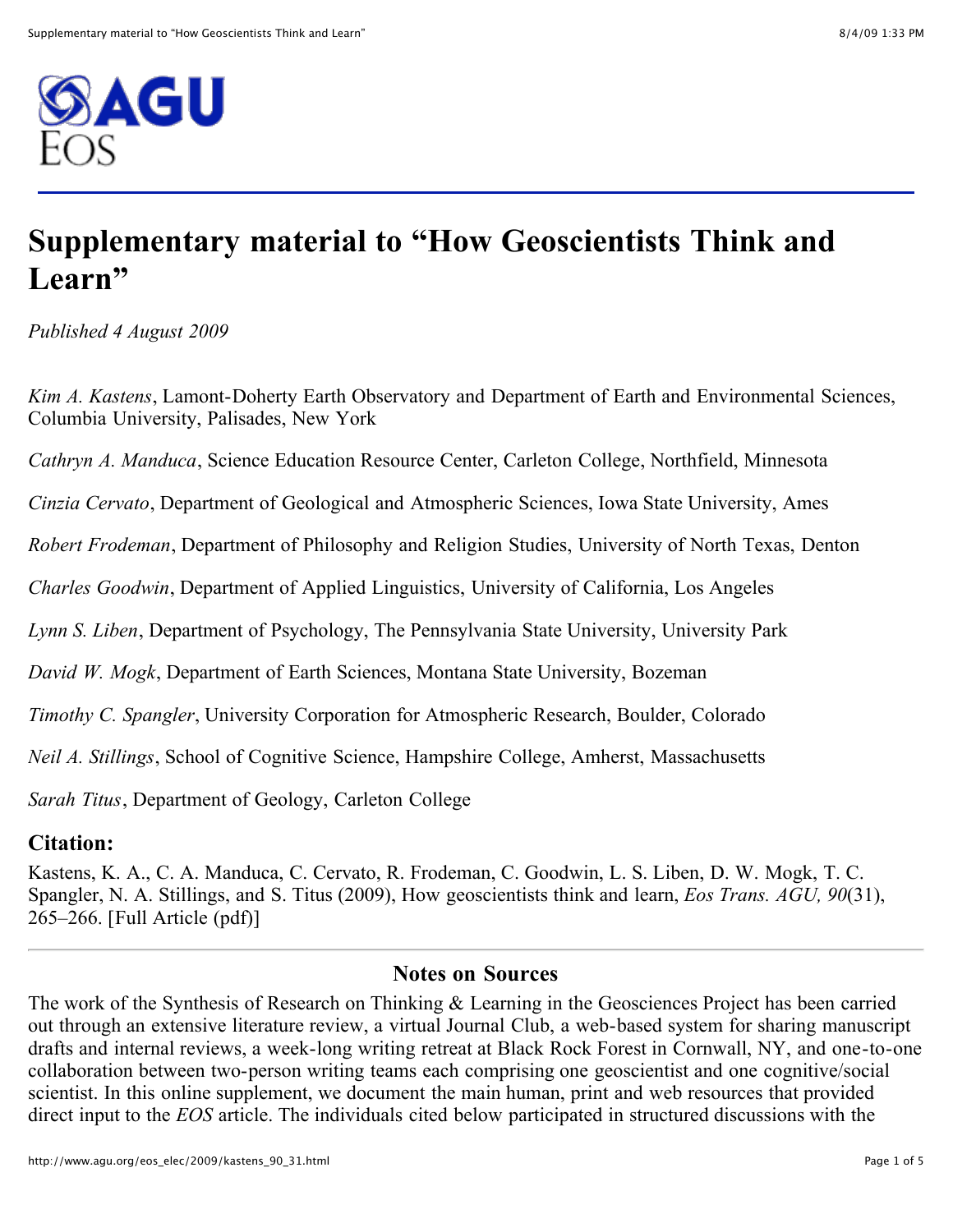Synthesis group as either members of the virtual Journal Club or as Discussants at the writing retreat. A far larger group of colleagues have informed our thinking through informal discussions.

One of the products of the Synthesis project is an online annotated database of print and on-line resources relevant to the Synthesis themes of geological time, spatial thinking, systems thinking and learning in the field. The database and other information about the project can be accessed at

[http://serc.carleton.edu/research\\_on\\_learning/synthesis/](http://serc.carleton.edu/research_on_learning/synthesis/) (click "Browse Synthesis Resources.") Papers cited below are sources for specific ideas or findings in the EOS article. However, our thinking was informed by the larger group of resources in the database, especially our prioritization of what insights to showcase in this overview article.

# **Introduction**

**"Oil is found…":** p. 2236, in Pratt, W., 1952, Towards a philosophy of oil finding: *Bulletin of the American Association of Petroleum Geologists*, 36(12), p. 2231–2236.

# **Thinking about Time**

Jeff Dodick, Stephanie Pfirman, Tim Shipley and Michael Tabor contributed to the Synthesis group discussions of geological time and temporal thinking.

- **Deep time is important for broader population:** Zen, E.-a., What is deep time and why should anyone care?, *Journal of Geoscience Education, 49 (1)*, 5–9, 2001.
- **The original report of Hutton's discovery** of deep time is available online at Hutton, J., THEORY of the EARTH; or an INVESTIGATION of the Laws observable in the Composition, Dissolution, and Restoration of Land upon the Globe. *Transactions of the Royal Society of Edinburgh*, 1, 1788 ([http://www.uwmc.uwc.edu/geography/hutton/hutton.htm\)](http://www.uwmc.uwc.edu/geography/hutton/hutton.htm). A popular account is: Repcheck, J., *The Man who found Time: James Hutton and the Discovery of the Earth's Antiquity*, 247 pp., Perseus Publishing, Cambridge, MA, 2003.
- **Educational research on students' recall of geologic time** and interventions to improve same: Ault, C.R., Jr., Time in geological explanations as perceived by elementary-school students, *Journal of Geological Education*, 30, 304–309, 1982. Trend, R.D., Deep time framework: A preliminary study of U. K. primary teachers' conceptions of geological time and perceptions of geoscience, *Journal of Research in Science Teaching*, 38, 191–221, 2001. Libarkin, J.C., J.P. Kurdziel, and S.W. Anderson, College student conceptions of geological time and the disconnect between ordering and scale, *Journal of Geoscience Education*, 55, 402–412, 2007. Dodick, J., and N. Orion, Measuring student understanding of geological time, Science Education, 87, 708–731, 2003.
- **Interventions using imagery and narrative:** Dodick, J., and N. Orion, Building an understanding of geological time: A cognitive synthesis of the "macro" and "micro" scales of time, in *Earth and Mind: How Geologists Think and Learn about the Earth*, edited by C.A. Manduca and D.W. Mogk, pp. 77–93, Geological Society of America Special Paper 413, Denver, 2006.

# **Understanding the Earth as a Complex System**

Patrick Louchouarn, Stephanie Pfirman, Michael Piburn and James Slotta contributed to the Synthesis group discussions of complex systems and systems thinking.

**Manifestations of "complexity" in earth systems:** Turcotte, D.L., Modeling Geocomplexity: "A New Kind of Science", in *Earth & Mind: How Geologists Think and Learn about the Complex Earth*, edited by C. Manduca and D. Mogk, Geological Society of America, 2006.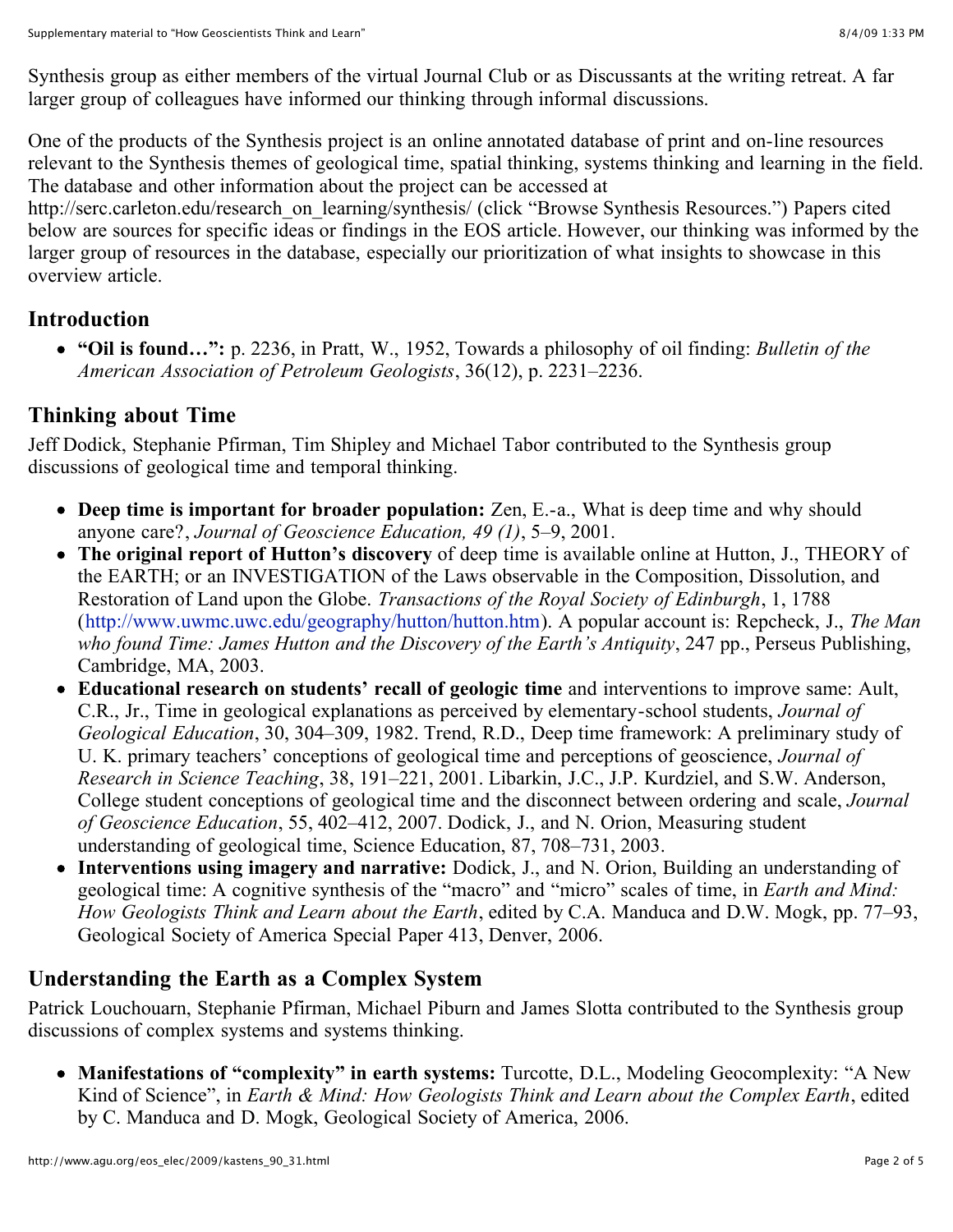- **Water cycle for K-12:** <http://ga.water.usgs.gov/edu/watercycle.html>
- **Definition of "threshold concept":** Meyer, J., and R. Land, Threshold concepts and troublesome knowledge: Linkages to ways of thinking and practicing with the discipline, in *Occasional Report of the Enhancing Teaching-Learning Environments in Undergraduate Courses Project*, University of Edinburgh, School of Education, Edinburgh, 2003.
- **Interconnections among spheres:** Barstow, D., and E. Geary, *Blueprint for Change: Report from the National Conference on the Revolution in Earth and Space Science Education*, TERC, Cambridge, MA, 2002.
- **Undergraduate systems modeling:** Bice, D.M., STELLA modeling as a tool for understanding the dynamics of earth systems, in *Earth and Mind: How Geologists Think and Learn about the Earth: Geological Society of America Special Paper 413*, edited by C.A. Manduca and D.W. Mogk, pp. 171– 185, Geological Society of America, Denver, 2006.
- **Learning progressions for systems thinking:** Rivet, A., Systems Thinking, in Fortus, D., Hug, B., Krajcik, J., Kuhn, L., McNeill, K., Reiser, B., Rivet, A., Rogat, A., Schwartz, C. & Shwatz, Y., *Sequencing and Supporting Complex Scientific Inquiry Practices in Instructional Materials for Middle School Students*, Paper presented at the annual meeting of the National Association for Research in Science Teaching, San Francisco, April 2006.

## **Field-based learning**

Eric Riggs, Tim Shipley and Michael Tabor contributed to the Synthesis group discussions of field-based learning.

- **Professional vision, definition and examples:** Goodwin, C., Professional Vision, American Anthropologist, 96, 606–633, 1994. Koschmann, T., C. LaBaron, C. Goodwin, and P. Feltovich, The mystery of the missing referent: objects, procedures and the problem of the instruction follower, *Proceedings of the 2006 20th anniversary conference on Computer supported cooperative work*, 373– 382, 2006.
- **Terms "inscription" and "cascade of inscriptions":** Latour, B., *Science in Action: How to follow scientists and engineers through society*, Open University Press, Milton, Keynes, England, 1987.
- **Subsequent inscriptions gain in universality, etc.:** Latour, B., Circulating reference: Sampling the soil in the Amazon Forest, *in Pandora's Hope: Essays on the Reality of Science Studies*, pp. 24–79, Harvard University Press, Cambridge, MA, 1999.
- **Students' inscriptions in field-based learning:** Roth, W.-M., Where is the context in contextual word problems?: Mathematical practices and products in Grade 8 students' answers to story problems, *Cognition & Instruction, 14*, 487–527, 1996.

# **Spatial Thinking**

Ben Jee, Yael Kali, Michael Piburn, Stephen Reynolds, Tim Shipley, and Michael Tabor contributed to Synthesis group discussions of spatial thinking in Geosciences.

- **Definition of spatial thinking** is after Liben, L., L.J. Myers, and K.A. Kastens, Locating oneself on a map in relation to person qualities and map characteristics, in *Spatial 2008*, edited by C. Freska, N.S. Newcombe, P. Gärdenfors, and S. Wölfl, Springer-Verlag, Heidelberg, Germany, 2008.
- **Geoscientists use spatial thinking extensively:** Kastens, K. A. & T. Ishikawa, Spatial Thinking in the Geosciences and Cognitive Sciences, in *Earth and Mind: How Geoscientists Think and Learn about the Complex Earth*, edited by C. Manduca and D. Mogk, pp. 53–76, Geological Society of America Special Paper 413, 2006. Downs, R.M., and L.S. Liben, Getting a bearing on maps: The role of projective spatial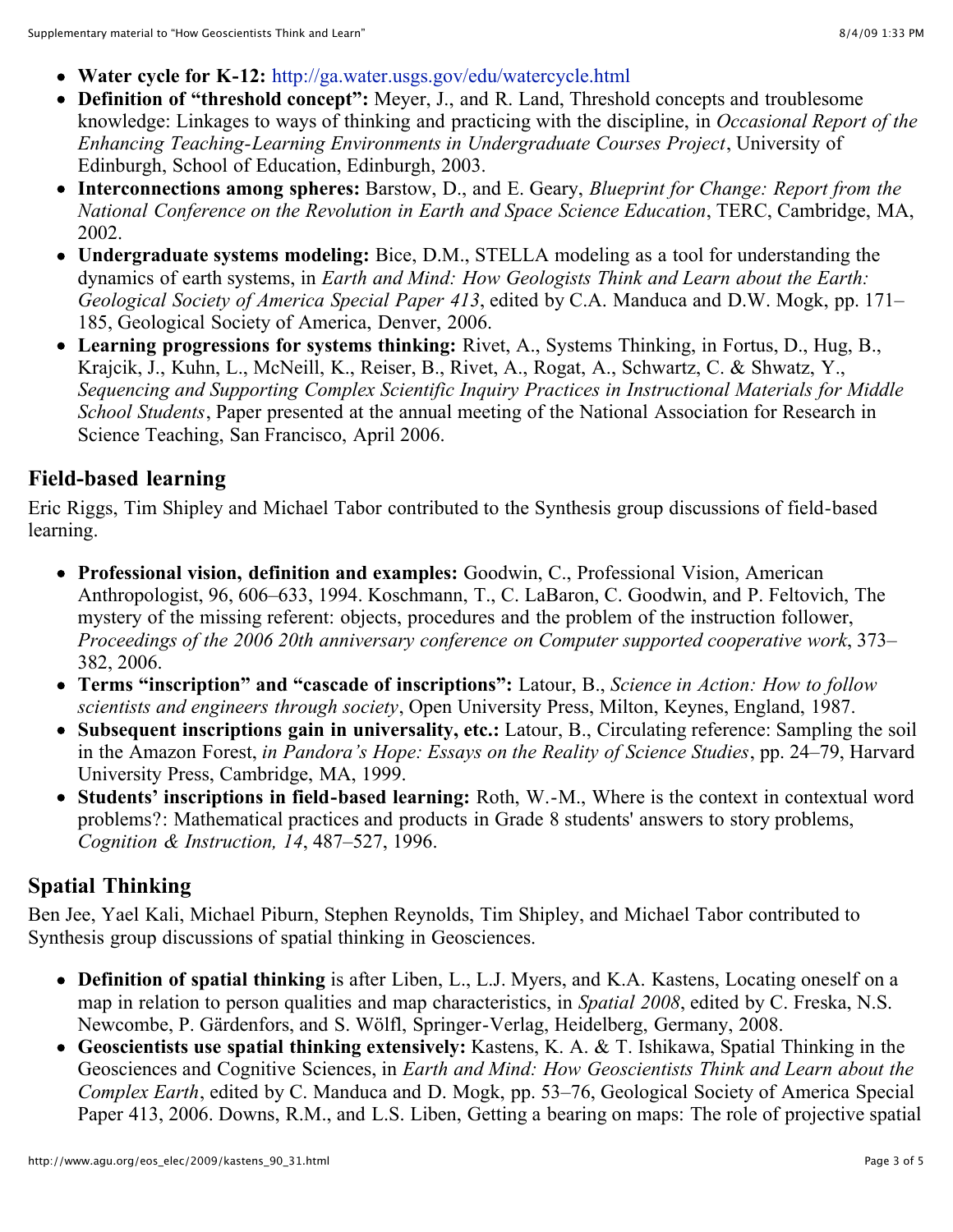concepts in map understanding by children, *Children's Env. Quart., 7 (1)*, 15–25, 1990. Downs, R.M., and L.S. Liben, The development of expertise in geography: A cognitive-developmental approach to geographic education, *Annals of the Assoc. of Amer. Geog., 8 (2)*, 304–327, 1991. Kali, Y., and N. Orion, Spatial abilities of high-school students in the perception of geologic structures, *Jour. of Research in Science Teaching*, 33, 369–391, 1996.

- **Classic geoscience examples of spatial thinking:** Lehman, I., Seismology in the days of old, *EOS, Transactions of the American Geophysical Union, 68* (3), 33–35, 1987. Wegener, A.L., *The Origin of Continents and Oceans, Translation of the third German edition by J. Biram*, 246 pp., Dover, New York, 1929/1966.
- **Phase diagrams for mineral composition:** good examples are at: [http://serc.carleton.edu/research\\_education/equilibria/ternary\\_diagrams.html](http://serc.carleton.edu/research_education/equilibria/ternary_diagrams.html)
- **Spatial skills differ among individuals:** National Research Council, Individual differences in spatial thinking: The effects of age, development and sex, in *Learning to Think Spatially*. (National Academies Press, Washington, D.C., 2006), pp. 266–280.
- **Formal education lack of attention to spatial:** National Research Council 2006, *op. cit.*
- **Instructors unaware of spatial challenge:** Liben, L., Education for Spatial Thinking, in *Handbook of child psychology, sixth edition, volume four: Child psychology in practice*, edited by K.A. Renninger, and I.E. Sigel, pp. 197–247, Wiley, Hoboken, NJ, 2006.
- **Spatial skills can be improved:** Sorby, S.A., and B.J. Baartmans, The development and assessment of a course for enhancing the 3-D spatial visualization skills of first year engineering students, *Journal of Engineering Education, 89*, 301–308, 2000. Piburn, M., S. J. Reynolds, C. McAuliffe, D.E. Leedy, J.P. Birk, and J.K. Johnson, The role of visualization in learning from computer-based images, *International Journal of Science Education, 27*, 513–527, 2005.
- **Collaborations between geoscientists and cognitive scientists:** National Research Council, *Learning to Think Spatially*, 313 pp., National Academies Press, Washington, D.C., 2006. Downs, R.M., L.S. Liben, and D.G. Daggs, On education and geographers: The role of cognitive development theory in geographic education, *Annal. Ass'n Amer. Geogr., 78*, 680–700, 1988. Liben, L., and R.M. Downs, Geography for Young Children: Maps as Tools for Learning Environments, in *Psychological Perspectives on Early Childhood Education*, edited by S.L. Golbeck, pp. 220–252, Lawrence Erlbaum Associates, Mahwah, NJ, 2001. Piburn, et al, *op. cit.* Kastens & Ishikawa, *op. cit.*

# **Community of Practice**

Richard Duschl provided insights on including mastery of scientists' professional practices as an important learning goal for science education.

Concept of "community of practice": Lave, J., Situating learning in communities of practice, in *Perspectives on Socially Shared Cognition*, edited by L. Resnick, J.M. Levine, and S.D. Teasley, pp. 63– 84, American Psychological Association, Washington, DC, 1991.

# **Figure Credits**

Illustration by Linda Pistolesi, Lamont-Doherty Earth Observatory.

(b) left: Photo credit: Hagemann, Judy. cheasapeakebaybeginning.jpg. January 2007. Downloaded 20 Jul 2009 from [http://pics.tech4learning.com](http://pics.tech4learning.com/). Reuse permitted for educational use.

(c) left: Photo credit: Kim Kastens